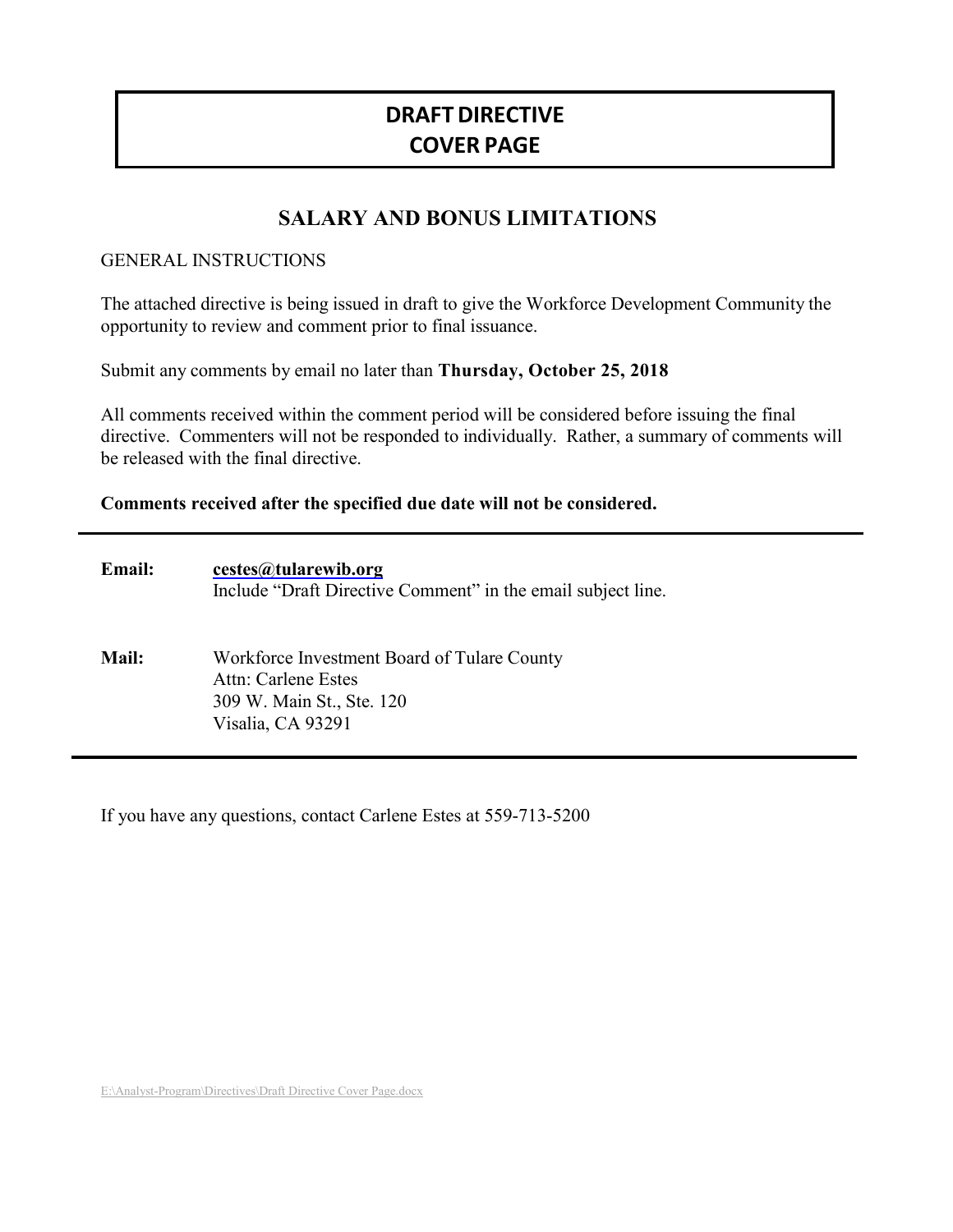# **WORKFORCE INVESTMENT BOARD OF TULARE COUNTY**

# **WORKFORCE INNOVATION AND OPPORTUNITY ACT TITLE I**

**October 8, 2018 SUBJECT:**

**DATE:**

**Salary and Bonus Limitations for 2018**

# **WIB DIRECTIVE TUL 18-06**

**TO:** WIB Service Providers WIB Staff

## **SUBJECT: SALARY AND BONUS LIMITATIONS FOR 2018**

# **EXECUTIVE SUMMARY**

 $\Box$ 

This policy provides the guidance and establishes the procedures regarding the 2018 salary and bonus limitations for individuals paid by funds appropriated to the Department of Labor (DOL) Employment and Training Administration (ETA). This policy applies to all subrecipients expending *Workforce Innovation and Opportunity Act* (WIOA) program fund. The 2018 salary rates for executive level employees became effective on January 1, 2018.

This policy contains no local or state-imposed requirements.

This policy supersedes WIB *Salary and Bonus Limitations for 2017* (TUL 17-06), dated December 13, 2017. Retain this Directive until further notice.

# **REFERENCES:**

- *Emergency Supplemental Appropriations Act for Defense, the Global War on Terror, andHurricane Recovery, 2006* (Public Law 109-234), Title VII, Section 7013
- DOL Training and Employment Guidance Letter (TEGL) 05-06, *Implementing the Salary and Bonus Limitations in Public Law 109-234* (August 15, 2006)
- U.S. Office of Personnel Management, 2018 Rates of Pay for the Executive Schedule
- Workforce Service Directive, Salary and Bonus Limitations for 2018, WSD18-07, September 28, 2018.

## **BACKGROUND:**

On June 15, 2006, President Bush signed into law an emergency supplemental appropriations bill, Public Law 109-234. Section 7013 of this law limits the salary and bonus compensation for individuals paid by funds appropriated to ETA and provided to recipients and subrecipients. Specifically, Section 7013 states the following:

"None of the funds appropriated in Public Law 109-149 or prior acts under the heading 'Employment and Training' that are available for expenditure on or after the date of enactment of this section shall be used by a recipient or subrecipient of such funds to pay the salary and bonuses of an individual, either as direct costs or indirect costs, at a rate in excess of Executive Level II, except as provided for under Section 101 of Public Law 109-149. This limit shall not apply to vendors providing goods and services as defined in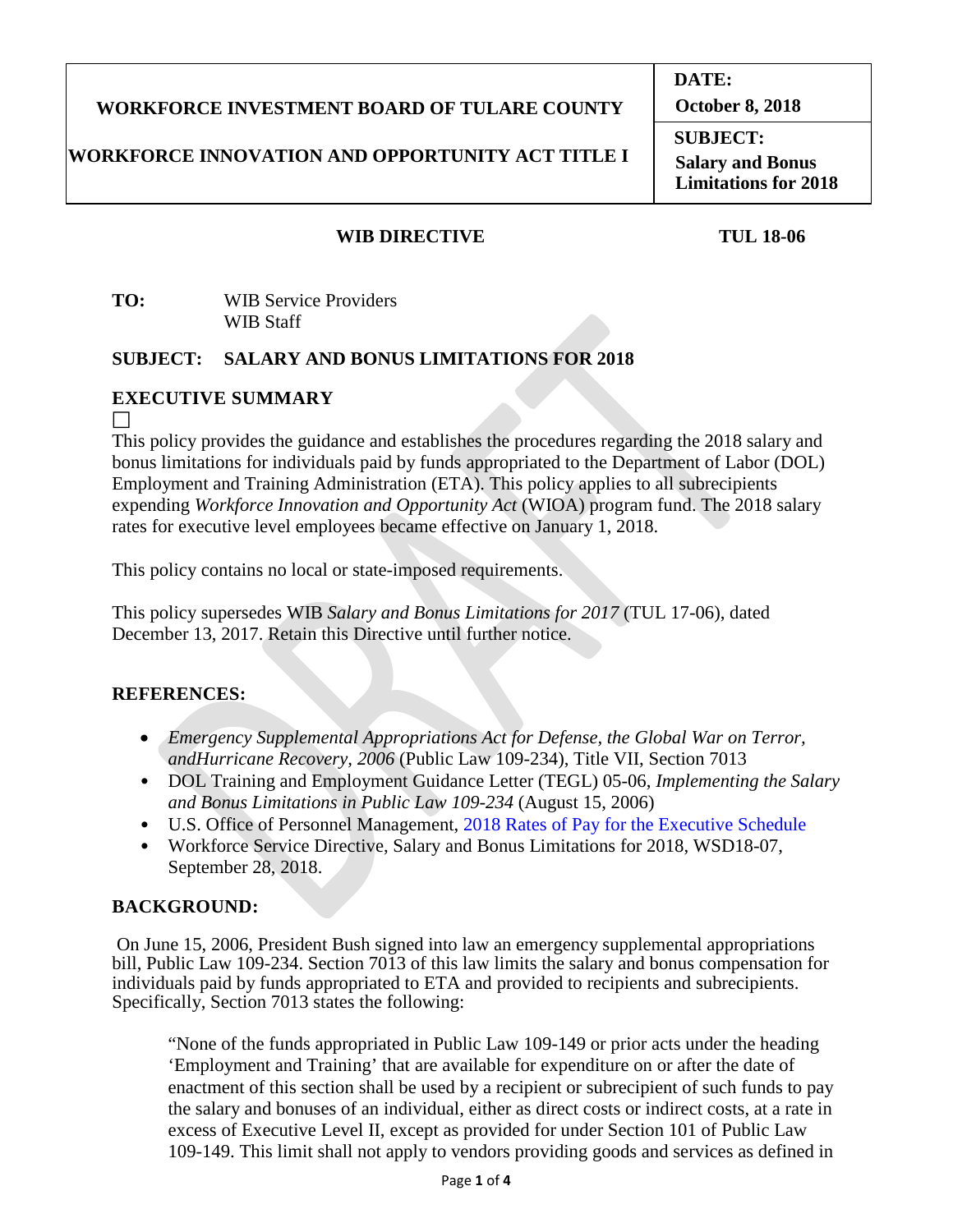the Office of Management and Budget Circular A-133. Where States are recipients of such funds, States may establish a lower limit for salaries and bonuses of those receiving salaries and bonuses from subrecipients of such funds, taking into account factors including the relative cost of living in the State, the compensation levels for comparable State or local government employees, and the size of the organization that administers federal programs involved including Employment and Training Administration programs."

As a result of this law, the ETA issued TEGL 05-06 on August 15, 2006. This TEGL discusses the limitations on salary and bonus payments that can be made with funds appropriated to the ETA. Specifically, this TEGL provides information on programs affected by this provision, effective dates and funding cycles, covered individuals and transactions, application of the limitation, and related grant and contract modifications.

## **POLICY AND PROCEDURES:**

Public Law 109-234 sets the limit on salary and bonus compensation for individuals paid by funds appropriated to ETA at a rate equivalent to no more than Executive Level II. A salary table providing this rate is listed on the Pay and Leave webpage of the Federal Office of Personnel Management's website. These levels are adjusted annually.

Effective January 1, 2018, the Salary and bonus limit is set to \$189,600. It should be noted that these limitations do not apply to benefits that are not salary and bonuses. For example, fringe benefits, insurance premiums, or pension plans paid by a subrecipient are not included in this calculation. Per DOL's ETA Region 6 Office, the salary and bonus limit applies to both the gross amount of salary and bonus, and to the rate at which the salary is paid. As a result, for individuals who do not work full time on ETA funded projects or who are only employed parttime or part of the year, the salary and bonus limit will be prorated based on the amount of time the individual is dedicated to the ETA funded grant. The following are examples provided by DOL ETA Region 6 to illustrate how the limitations are calculated based on salary and bonus levels, as well as the rate at which they are paid:

#### **Example 1**

An Executive Director's W-2 for 2018 includes \$150,000 of gross compensation. He worked part- time (.50 Full-Time Equivalent [FTE]) all year. One hundred percent of the Executive Director's salary costs benefited ETA-funded programs.

| 2018 Salary and Bonus Limit                                                                                                | \$189,600 |
|----------------------------------------------------------------------------------------------------------------------------|-----------|
| Salary eligible for the salary and bonus limit<br>.50 FTE x 100% of salary $=$<br>50% (Calculation: \$189,600 x<br>$50\%)$ | \$94,800  |
| Total gross compensation                                                                                                   | \$150,000 |
| Salary costs benefitting ETA-funded programs<br>(Calculation: \$150,000 x 100%)                                            | \$150,000 |
| Salary in excess of the salary and bonus limit<br>(Calculation: \$150,000 - \$94,800)                                      | \$55,200  |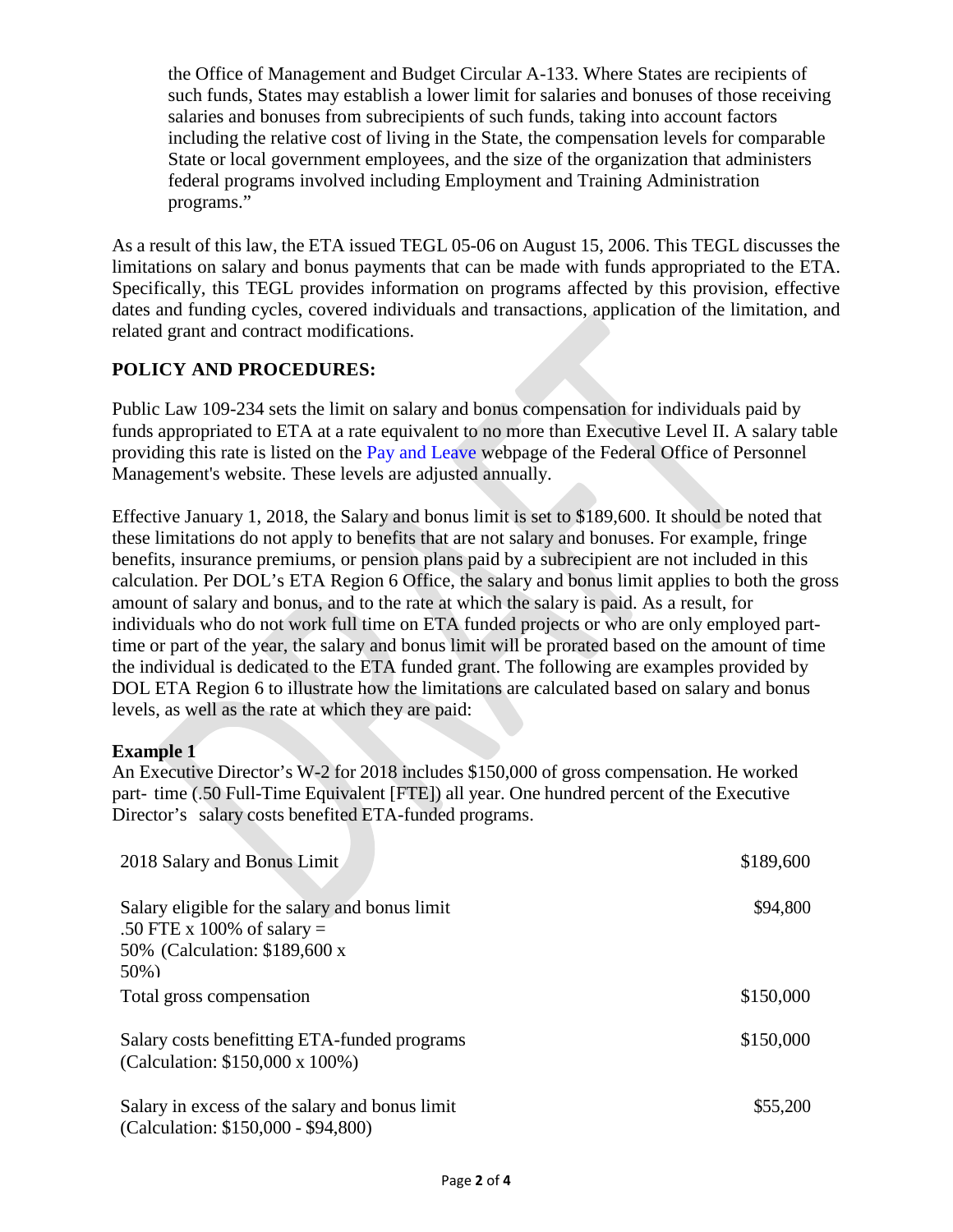In this scenario, the Executive Director's salary is eligible for 50 percent of the annual salary and bonus limit (.50 FTE x 100% of his salary benefited ETA-funded programs). Therefore, \$94,800 (\$189,600 x 50% = \$94,800) of the salary may be paid using ETA appropriated funds or other federal funds. The remaining  $$55,200 ($150,000 - $94,800 = $55,200$)$  of the salary is in excess of the allowable 2018 salary and bonus limit and must, therefore, be paid using nonfederal funds.

## **Example 2**

An Executive Director's W-2 for 2018 includes \$150,000 of gross compensation. He worked part- time (.50 FTE) all year. Seventy percent of the Executive Director's salary costs benefited ETA- funded programs.

| 2018 Salary and Bonus Limit                                                                                          | \$189,600 |
|----------------------------------------------------------------------------------------------------------------------|-----------|
| Salary eligible for the salary and bonus limit<br>.50 FTE x 70% of salary = $35\%$<br>(Calculation: \$189,600 x 35%) | \$66,360  |
| Total gross compensation                                                                                             | \$150,000 |
| Salary costs benefitting ETA-funded programs<br>(Calculation: \$150,000 x 70%)                                       | \$105,000 |
| Salary in excess of the salary and bonus limit<br>(Calculation: \$105,000 - \$66,360)                                | \$38,640  |

In this scenario, the Executive Director's salary is eligible for 35 percent of the annual salary and bonus limit (.50 FTE x 70% of his salary benefited ETA-funded programs). Therefore, \$66,360 (\$189,600 x 35% = \$66,360) of the salary may be paid using ETA appropriated funds or other federal funds. Since only 70 percent of the Executive Director's salary costs benefited ETA- funded programs, the remaining amount of \$38,640 (\$150,000 x 70%  $=$  $$105,000 - $66,360 =$ 

\$38,640), which is in excess of the allowable 2018 salary and bonus limit, must be paid using non-federal funds.

## **Example 3**

An Executive Director's W-2 for 2018 includes \$200,000 of gross compensation. He worked full time all year. Forty percent of the Executive Director's salary costs benefited ETA-funded programs.

| 2018 Salary and Bonus Limit                                                              | \$189,600 |
|------------------------------------------------------------------------------------------|-----------|
| Salary eligible for the salary and bonus limit<br>(Calculation: $$189,600 \times 40\%$ ) | \$75,840  |
| Total gross compensation                                                                 | \$200,000 |